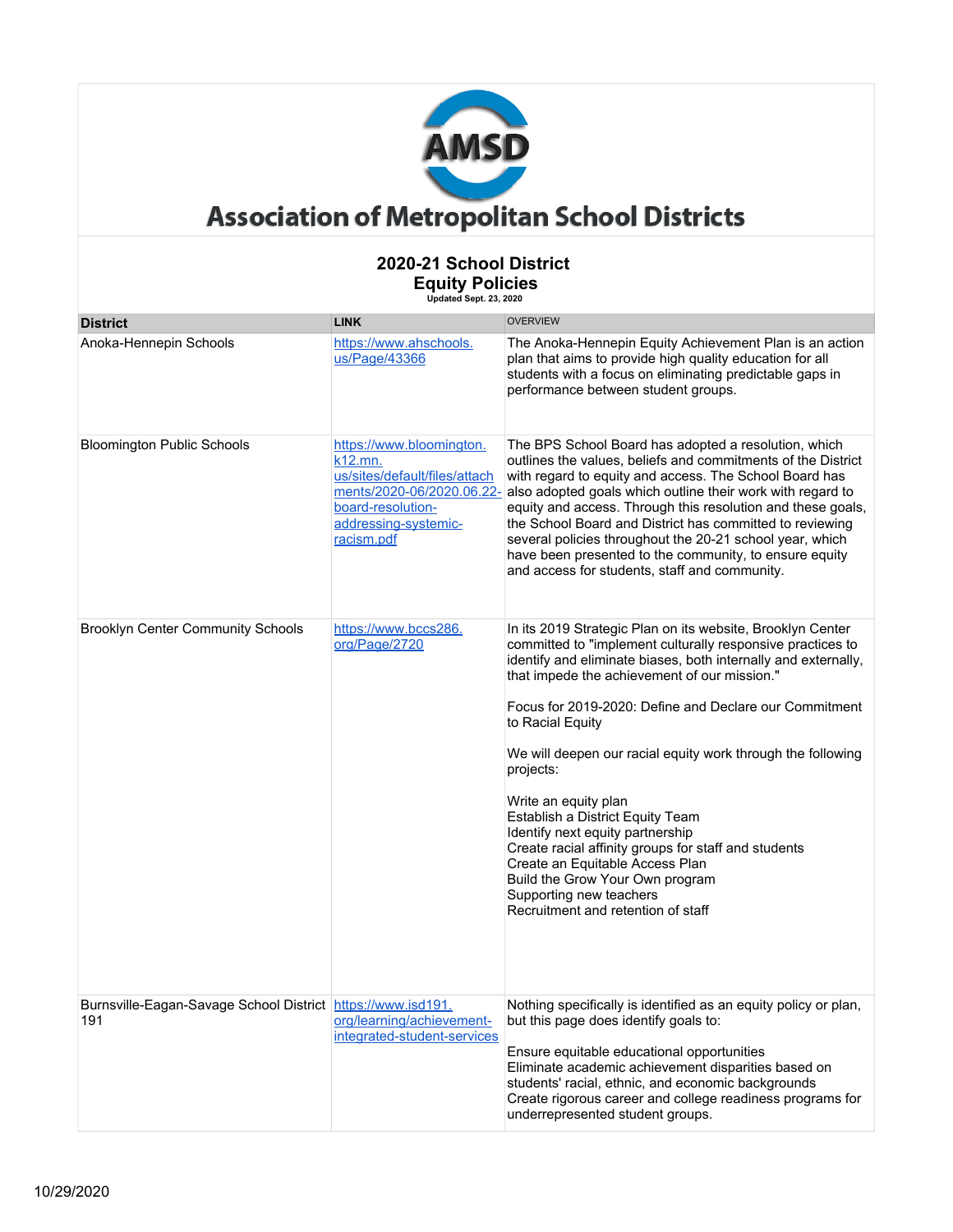

#### **2020-21 School District Equity Policies Updated Sept. 23, 2020 District LINK** OVERVIEW Columbia Heights Public Schools [mn.us/Page/608](https://www.colheights.k12.mn.us/Page/608) https://www.colheights.k12. The district has published the following under its equity plan webpage, with four key strategies: "Race and socioeconomic status should not be predictors of a student's academic achievement level. Columbia Heights is dedicated to closing the achievement gap that unfortunately exists at this time in our country. As a district, we seek to insure that all students realize academic success in our schools. Columbia Heights Public Schools has worked with the Harvard Achievement Gap Initiative, a rich source of information on this topic, to learn how to best achieve equity and excellence in our district" -District/Building Level Equity Leadership -Culturally Competent Staff -Family Involvement -Equity Evaluation Eastern Carver County Schools [http://www.district112.](http://www.district112.org/wp-content/uploads/2019/09/06-21-19-Equity-Definition-Vision-and-Beliefs.pdf) [org/wp](http://www.district112.org/wp-content/uploads/2019/09/06-21-19-Equity-Definition-Vision-and-Beliefs.pdf)[content/uploads/2019/09/0](http://www.district112.org/wp-content/uploads/2019/09/06-21-19-Equity-Definition-Vision-and-Beliefs.pdf) [6-21-19-Equity-Definition-](http://www.district112.org/wp-content/uploads/2019/09/06-21-19-Equity-Definition-Vision-and-Beliefs.pdf)[Vision-and-Beliefs.pdf](http://www.district112.org/wp-content/uploads/2019/09/06-21-19-Equity-Definition-Vision-and-Beliefs.pdf) The district is working on a board-level policy, but our work is guided by a vision and definition of equity that celebrates students for who they are - their unique personal story – and provides students with a personalized, exceptional education that will help prepare them for who they want to become. Eden Prairie Schools N/A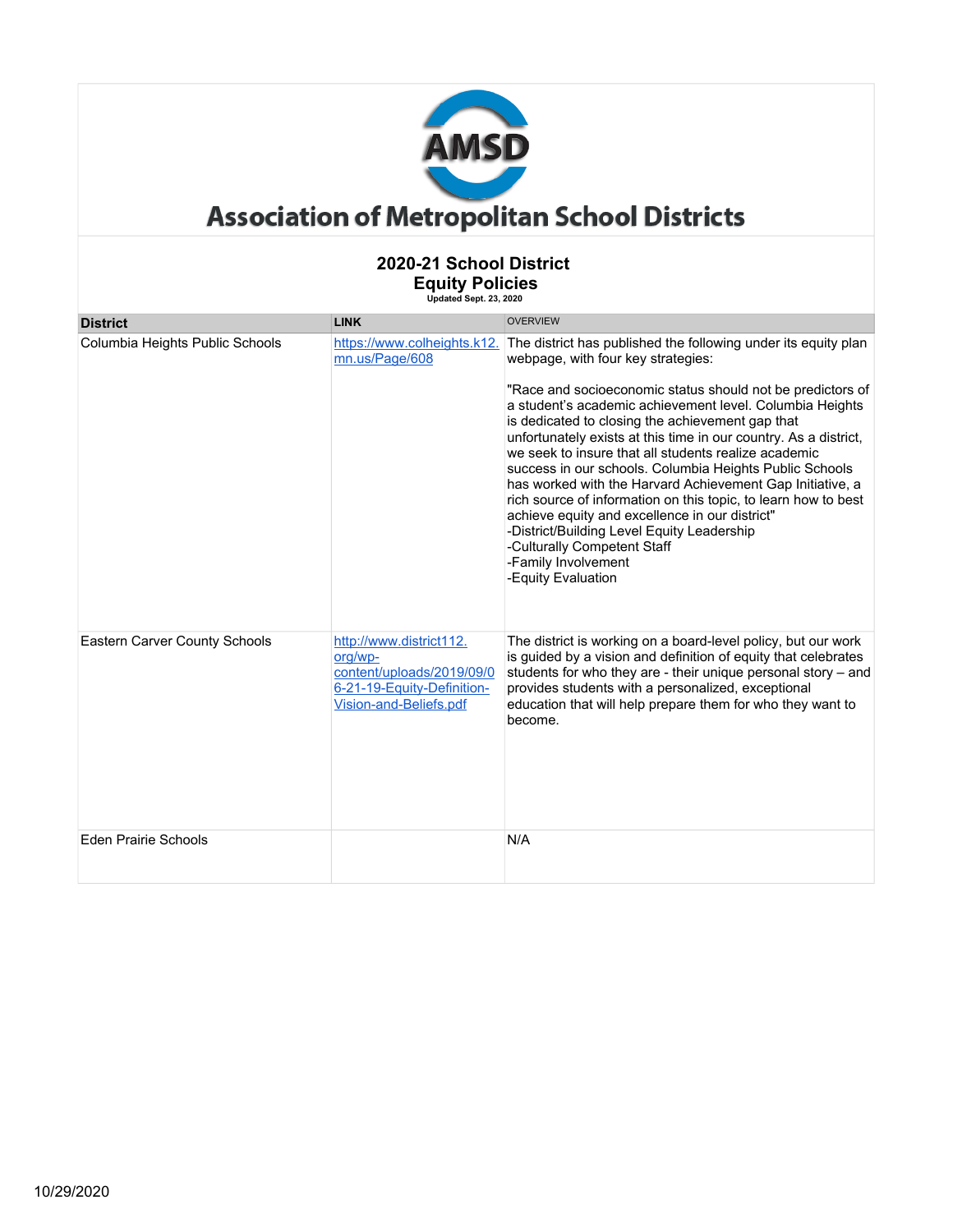

| <b>District</b>                | <b>LINK</b>                                                                                                   | <b>OVERVIEW</b>                                                                                                                                                                                                                                                                                                                                                                                                                                                                                                                                                                                                                                                                                                                                                                                                                                                                                                                                 |
|--------------------------------|---------------------------------------------------------------------------------------------------------------|-------------------------------------------------------------------------------------------------------------------------------------------------------------------------------------------------------------------------------------------------------------------------------------------------------------------------------------------------------------------------------------------------------------------------------------------------------------------------------------------------------------------------------------------------------------------------------------------------------------------------------------------------------------------------------------------------------------------------------------------------------------------------------------------------------------------------------------------------------------------------------------------------------------------------------------------------|
| <b>Edina Public Schools</b>    | https://www.edinaschools.<br>org/domain/970                                                                   | The link takes you to the Equity in Edina Public Schools<br>web section (under About EPS). From there, you can link to<br>the School Board Policy, Equity Resources, A&I Plan,<br>American Indian Education Plan, as well as contact any of<br>the Equity staff or cultural liaisons. There is also a link to the<br>recently approved 2020-25 Strategic Plan which<br>incorporates equity goals throughout, in addition to Strategy<br>B which specifically outlines Equity strategies and goals.<br>Edina's Equity policy and efforts are around ensuring that<br>race or socioeconomic status are not predictors of academic<br>outcome. The district's equity work focuses on equal<br>access, including representative voices in examination of<br>issues, developing personal and professional cultural<br>competence, providing resources, and (as outlined in<br>Strategy B) reviewing policies and protocols for systemic<br>barriers. |
| <b>Elk River</b>               | https://www.isd728.<br>org/domain/1392                                                                        | There is no policy, but this page is dedicated to an overview<br>of "Equity in Education" and an introduction to the four<br>equity specialists in the district whose mission is " to<br>promote culturally competent learning environments."                                                                                                                                                                                                                                                                                                                                                                                                                                                                                                                                                                                                                                                                                                   |
| Farmington Area Public Schools | https://www.farmington.<br>k12.mn.<br>r 116048/File/2019-2020%<br>20Documents/Strategic%<br>20Plan%202019.pdf | The policy is woven throughout the district's strategic plan.<br>us/UserFiles/Servers/Serve Farmington Currently has an Equity Leadership Team. This<br>team meets on a regular basis and plans and provides staff<br>development to staff. The staff development that has been<br>provided has focused on understanding our own biases and<br>judgments. We continue to have deep discussions around<br>race and inequality. As a district we are also engaging in<br>work around designing learning differently. We want to<br>provide equitable access to all educational opportunities<br>and feel that we best can serve our students through<br>Personalized Competency Based Learning. Our staff<br>continue to have opportunities to engage in this work and<br>learn to use culturally responsive teaching strategies.                                                                                                                 |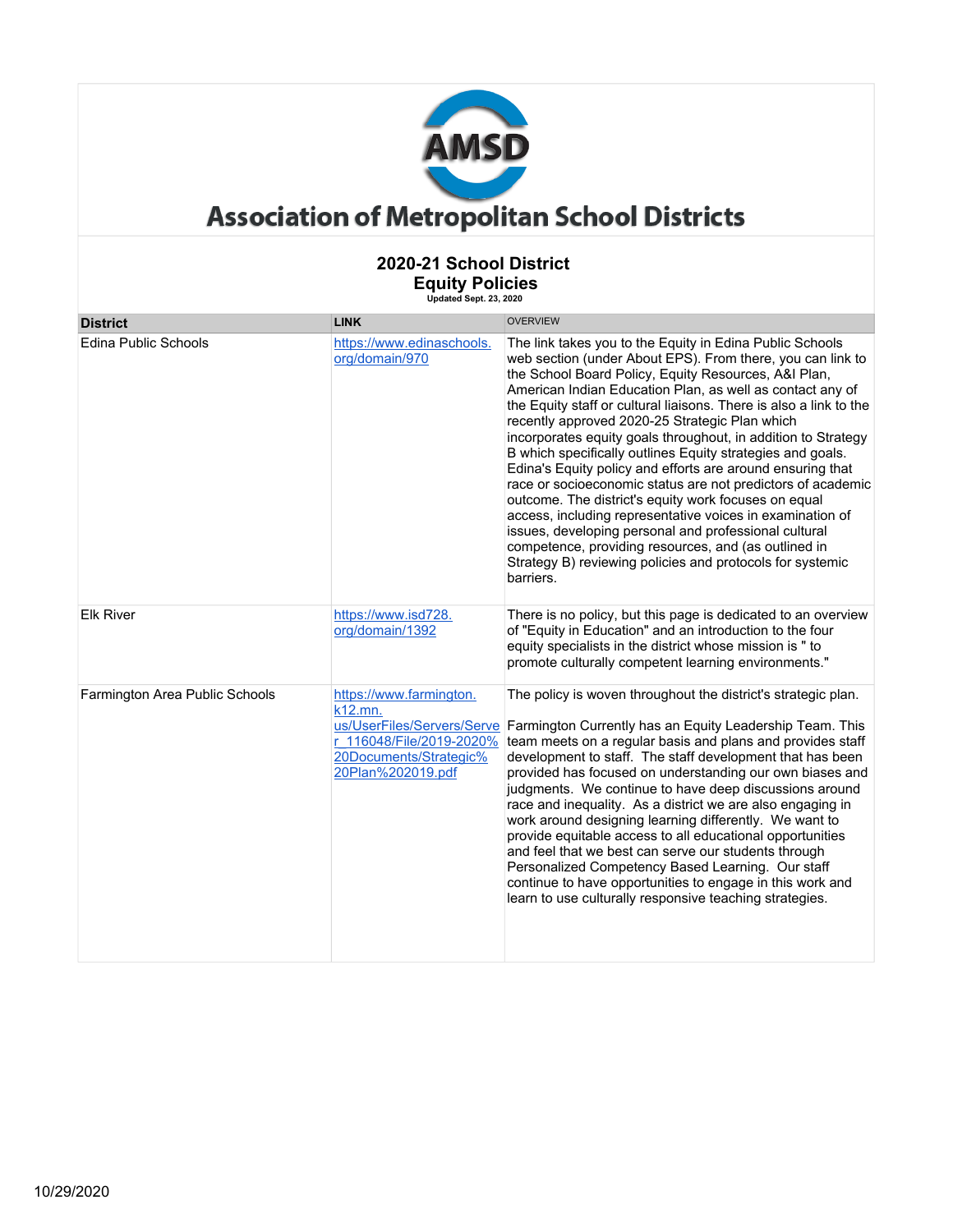

| <b>District</b>                | <b>LINK</b>                                                                                                                                   | <b>OVERVIEW</b>                                                                                                                                                                                                                                                                                                                                                                                                                                                                                                                                                                                                                                                                                                |
|--------------------------------|-----------------------------------------------------------------------------------------------------------------------------------------------|----------------------------------------------------------------------------------------------------------------------------------------------------------------------------------------------------------------------------------------------------------------------------------------------------------------------------------------------------------------------------------------------------------------------------------------------------------------------------------------------------------------------------------------------------------------------------------------------------------------------------------------------------------------------------------------------------------------|
| <b>Fridley Public Schools</b>  | https://www.fridleyschools.<br>org/uploaded/School Boar<br>d/Policies/105 Equity and<br><b>Inclusion Policy.pdf</b>                           | In summary, Fridley Public Schools Policy 105 Equity and<br>Inclusion states that the district is committed to creating a<br>welcoming, respectful environment that provides an<br>equitable and inclusive education for each student, staff and<br>community member by ensuring that opportunities, access,<br>and resources are aligned to support the growth and<br>academic achievement of each student. As we revise our<br>policies, we are including the Equity and Inclusion summary<br>statement on each revised policy document. https://www.<br>fridleyschools.org/about-us/district-overview                                                                                                       |
| <b>Hastings Public Schools</b> |                                                                                                                                               | N/A                                                                                                                                                                                                                                                                                                                                                                                                                                                                                                                                                                                                                                                                                                            |
| <b>Hopkins Public Schools</b>  | https://www.<br>hopkinsschools.<br>org/servicesdepartments/te<br>aching-learning-<br>assessment/support-<br>programs/equity-and-<br>inclusion | No policy in writing, but this webpage identifies equity as a<br>core value of the district, saying:<br>As a school district committed to equity and excellence for<br>ALL learners, we will examine individual and organizational<br>beliefs and changing practices to counteract the<br>contemporary and historical impact of racism and<br>discrimination.                                                                                                                                                                                                                                                                                                                                                  |
| Intermediate District 287      | https://www.district287.<br>org/about-us-2/racial-<br>equity/                                                                                 | District 287 identifies equity as a priority on this page, with<br>the following statement:<br>District 287 is committed to advancing racial equity and<br>producing equitable student outcomes through evidence-<br>based instruction, trauma-sensitive and healing-centered<br>practices, and employee well-being. Racial equity is<br>foundational to District 287's mission and embedded in all<br>its priorities.<br>The Racial Equity page (in the link) contains a link to the<br>policy that is redlined and updated as of January 2020. This<br>is the same link that appears within its "policy" page:<br>https://drive.google.<br>com/file/d/1qv1OzoVBjt9NnreQWnjJ5IPGm53efbvD/view?<br>usp=sharing |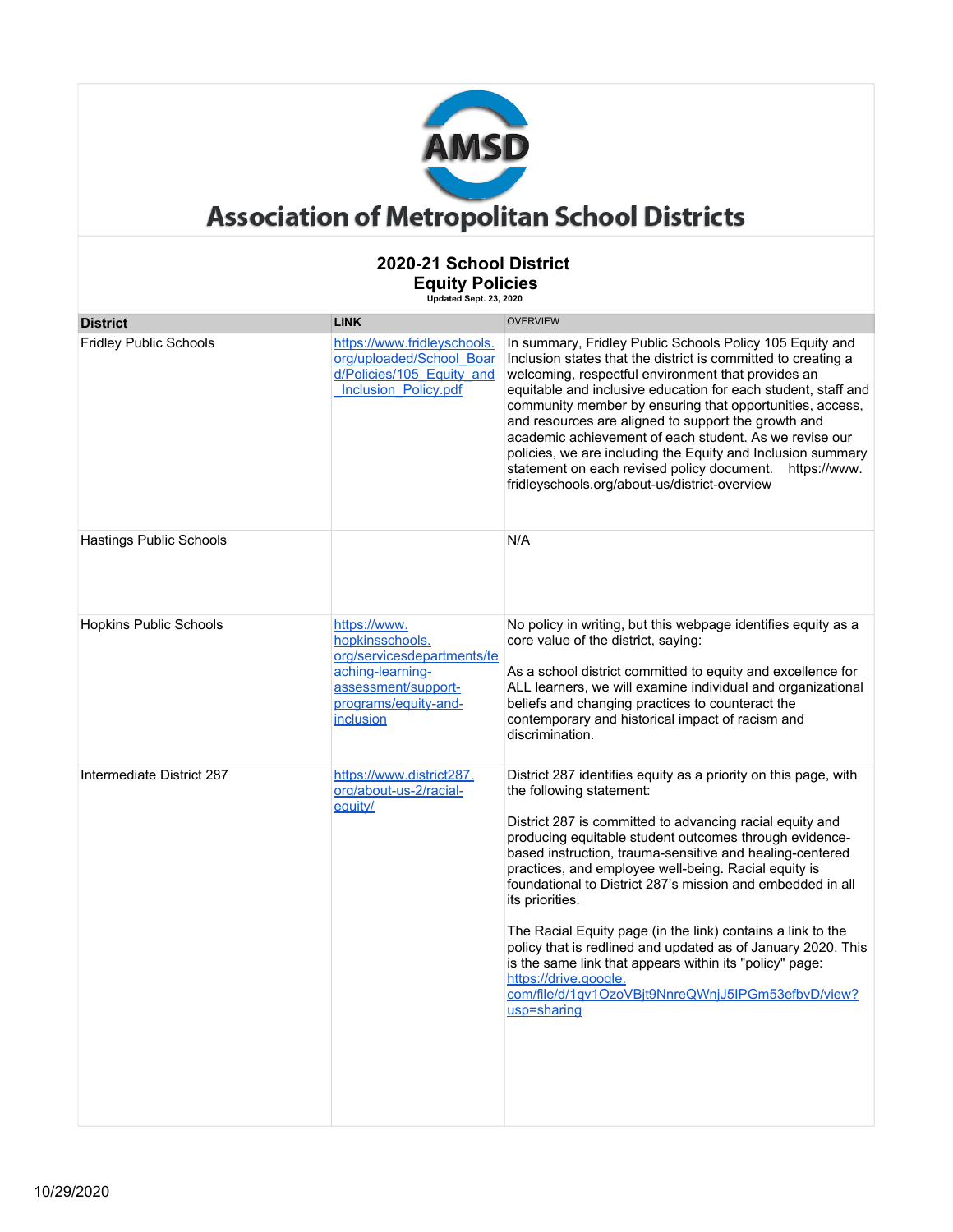

| <b>District</b>                    | <b>LINK</b>                                             | <b>OVERVIEW</b>                                                                                                                                                                                                                                                                                                                                                                                                                                                                                                                                                                                                                                                                                                                                                           |
|------------------------------------|---------------------------------------------------------|---------------------------------------------------------------------------------------------------------------------------------------------------------------------------------------------------------------------------------------------------------------------------------------------------------------------------------------------------------------------------------------------------------------------------------------------------------------------------------------------------------------------------------------------------------------------------------------------------------------------------------------------------------------------------------------------------------------------------------------------------------------------------|
| Intermediate School District #917  |                                                         | N/A                                                                                                                                                                                                                                                                                                                                                                                                                                                                                                                                                                                                                                                                                                                                                                       |
| <b>Inver Grove Heights Schools</b> |                                                         | N/A                                                                                                                                                                                                                                                                                                                                                                                                                                                                                                                                                                                                                                                                                                                                                                       |
| Lakeville Area Schools             | https://isd194.<br>org/academics/equity-<br>services-a/ | There is no policy, but this page is dedicated to an overview<br>of "Equity Services" and leads with the following<br>introduction:<br>Equity in Lakeville Area Schools is the intentional practice of<br>working in partnership with our community to eliminate bias<br>and barriers within our school system and ensure access to<br>an inclusive learning environment that affirms and supports<br>success for all learners.<br>Equity Services supports the development of inclusive<br>learning environments to ensure high achievement for every<br>learner. In order to accomplish these goals, the district<br>creates and follows an Achievement and Integration Plan<br>that provides staff development, student support, and<br>diverse curricular activities. |
| Mahtomedi Public Schools           |                                                         | $N/A$ .                                                                                                                                                                                                                                                                                                                                                                                                                                                                                                                                                                                                                                                                                                                                                                   |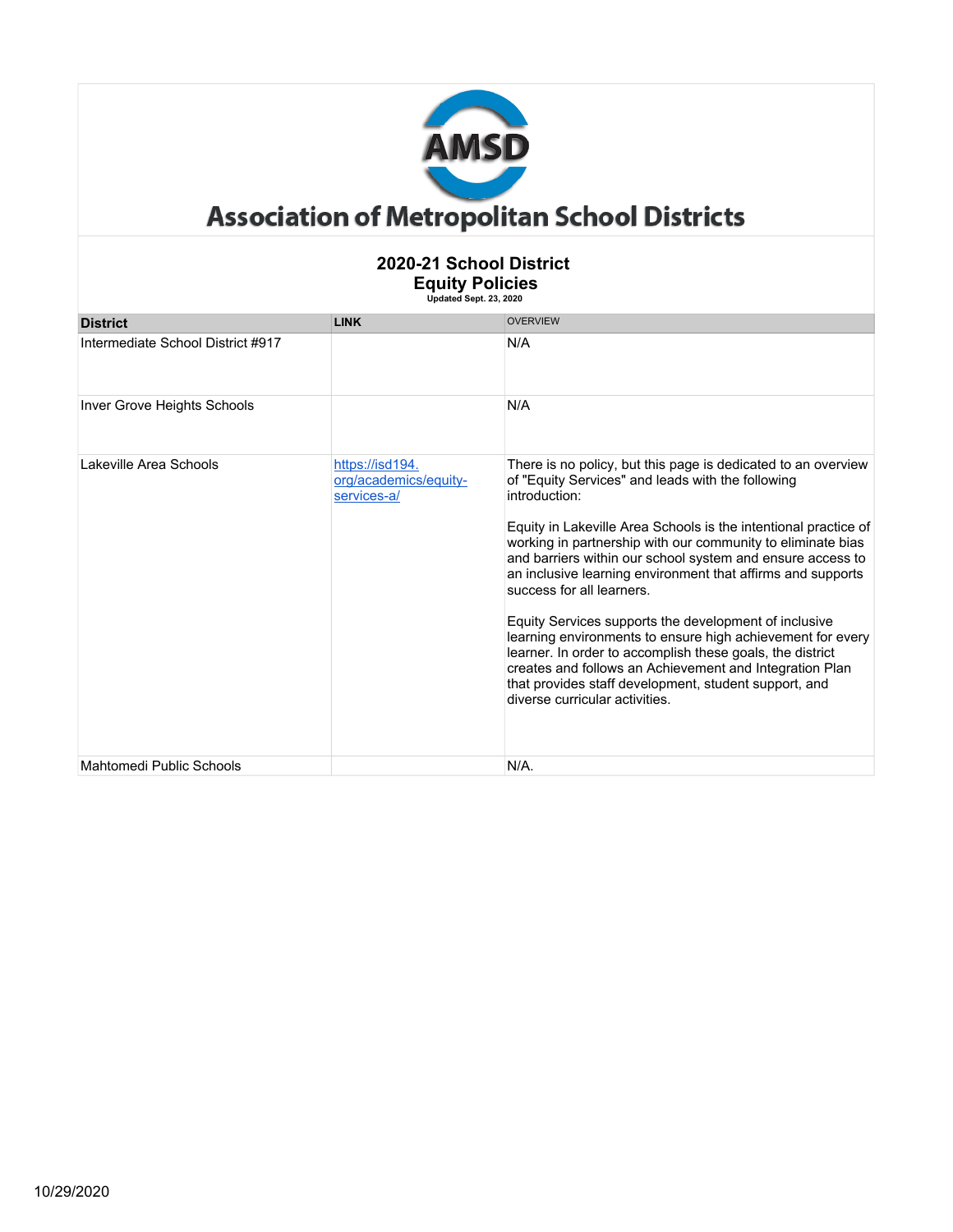

| <b>District</b>            | <b>LINK</b>                         | <b>OVERVIEW</b>                                                                                                                                                                                                                                                                                                                                                                                                                                                                                                                                                                                                                                                                                                                                                                                                                                                                                                                                                                                                                                                                                                                                                                                                                                                                                                                                                                                                                                                                                                                                                                                                                                                                                                                                                                     |
|----------------------------|-------------------------------------|-------------------------------------------------------------------------------------------------------------------------------------------------------------------------------------------------------------------------------------------------------------------------------------------------------------------------------------------------------------------------------------------------------------------------------------------------------------------------------------------------------------------------------------------------------------------------------------------------------------------------------------------------------------------------------------------------------------------------------------------------------------------------------------------------------------------------------------------------------------------------------------------------------------------------------------------------------------------------------------------------------------------------------------------------------------------------------------------------------------------------------------------------------------------------------------------------------------------------------------------------------------------------------------------------------------------------------------------------------------------------------------------------------------------------------------------------------------------------------------------------------------------------------------------------------------------------------------------------------------------------------------------------------------------------------------------------------------------------------------------------------------------------------------|
| Minneapolis Public Schools | https://www.cdd.mpls.k12.<br>mn.us/ | The site provides a link to its "Equity and Diversity Policy<br>1304" (http://www.mpls.k12.mn.<br>us/equity and diversity policy 1304), from its Equity and<br>Integration Department website (https://equity.mpls.k12.mn.<br>us/), but the link does not work. The 2013 policy can be<br>viewed here:<br>https://policy.mpls.k12.mn.us/uploads/policy_1304.pdf<br>The Comprehensive District Design (CDD) also addresses<br>equity:<br>"The CDD is a systematic, long-range plan that Minneapolis<br>Public Schools will use to guide decision-making that affects<br>the academic quality, equity, and sustainability of education<br>for students throughout the district. It sets forth our vision<br>and goals for the future and identifies priorities, policies, and<br>programs for achieving them. The CDD has been shaped by<br>over three years of research, data analysis, and community<br>input and engagement.<br>The significance and opportunity of the CDD is in providing<br>MPS with a roadmap for being more intentional about the<br>next chapters in our district's history. While all school<br>districts must periodically evaluate and adjust their<br>structural, programmatic, and resource decisions against<br>changing needs and conditions, the CDD is not a routine<br>audit and update of current policies and practices in<br>response to economic and demographic changes. The CDD<br>is a large-scale, systems-level redesign of the district's<br>structure and every aspect of our work that has bearing on<br>our ability to deliver on MPS' mission and vision of ensuring<br>that every student receives a well-rounded education and<br>graduates academically, socially, and emotionally prepared<br>for success in college and career. |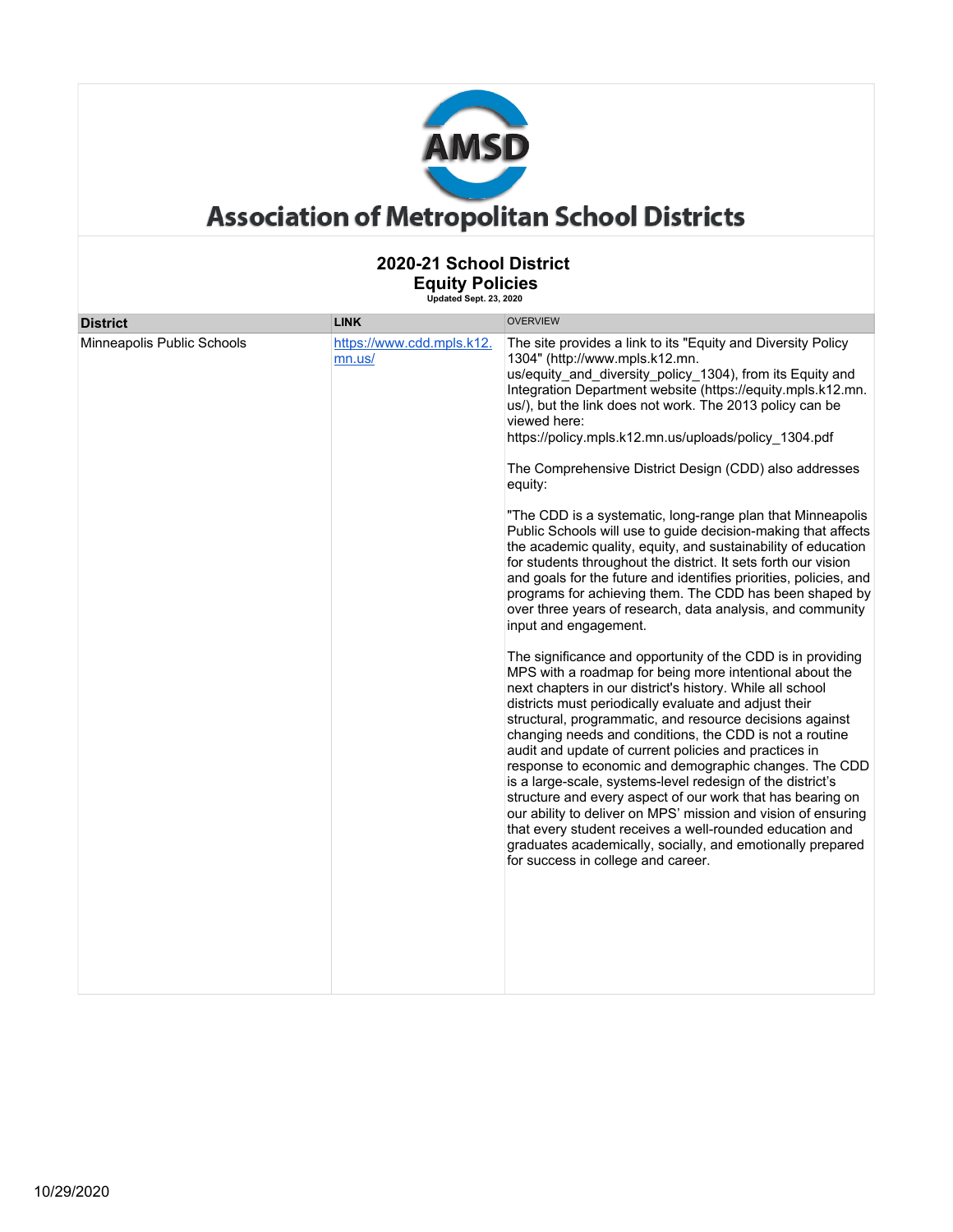

| <b>District</b>           | <b>LINK</b> | <b>OVERVIEW</b>                                                                                                                                                                                                                                                                                                                                                                                                                                                                                                                                                                                                                                                                                                                                                                                                                                                                                                                                                                                                                                                                                                                                                                                                                                                                                                                                                                                                                                                                                                                |
|---------------------------|-------------|--------------------------------------------------------------------------------------------------------------------------------------------------------------------------------------------------------------------------------------------------------------------------------------------------------------------------------------------------------------------------------------------------------------------------------------------------------------------------------------------------------------------------------------------------------------------------------------------------------------------------------------------------------------------------------------------------------------------------------------------------------------------------------------------------------------------------------------------------------------------------------------------------------------------------------------------------------------------------------------------------------------------------------------------------------------------------------------------------------------------------------------------------------------------------------------------------------------------------------------------------------------------------------------------------------------------------------------------------------------------------------------------------------------------------------------------------------------------------------------------------------------------------------|
| Minnetonka Public Schools |             | The District does not have a policy, but there is a section<br>dedicated under "Goals" for 2020-21 that identifies equity as<br>a goal, stating:<br>The Minnetonka School Board and District Administration<br>believe a commitment to diversity, equity, inclusion, world<br>class culture and child-centered excellence strengthens<br>Minnetonka Public Schools. We are committed to<br>deepening our understanding of racial and socio-economic<br>factors in academic performance and discovering new<br>strategies for closing all achievement gaps. We believe that<br>students who feel a sense of belonging or connectedness to<br>their school are more likely to experience success inside<br>and outside the classroom. Belonging is defined in this goal<br>as a strong feeling of positive connection, acceptance and<br>importance as a member of the Minnetonka Schools<br>community, regardless of race, religion, gender, sexual<br>orientation, country of origin, and socioeconomic status.<br>We are dedicated to working tirelessly to providing a school<br>environment where all students feel safe, welcome,<br>supported and accepted.<br>The Minnetonka School Board has developed a series of<br>measurable, meaningful and intentional action steps below<br>for the District to promote belonging in our schools. We are<br>committed to action and to making necessary changes. We<br>look forward to partnering with students, parents, staff and<br>community members on this important work. |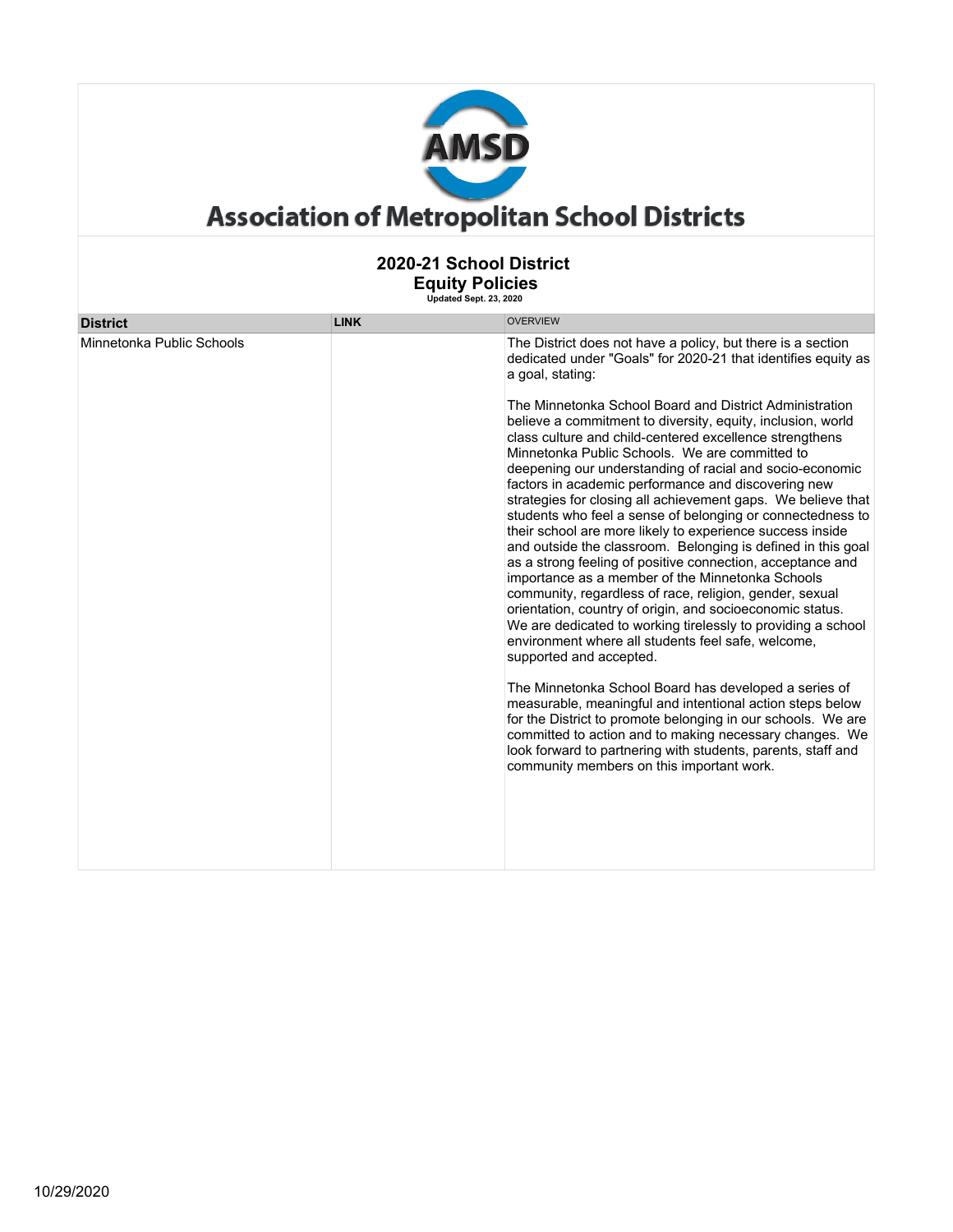

|                                                            | υμυαιου σομι. Ζσ. Ζυζυ                                                                        |                                                                                                                                                                                                                                                                                                                                                                                                                                                                                                                                                                                                                                                                                                                                                                                                                                                                                                                                                                                                                                                                                                     |  |
|------------------------------------------------------------|-----------------------------------------------------------------------------------------------|-----------------------------------------------------------------------------------------------------------------------------------------------------------------------------------------------------------------------------------------------------------------------------------------------------------------------------------------------------------------------------------------------------------------------------------------------------------------------------------------------------------------------------------------------------------------------------------------------------------------------------------------------------------------------------------------------------------------------------------------------------------------------------------------------------------------------------------------------------------------------------------------------------------------------------------------------------------------------------------------------------------------------------------------------------------------------------------------------------|--|
| <b>District</b>                                            | <b>LINK</b>                                                                                   | <b>OVERVIEW</b>                                                                                                                                                                                                                                                                                                                                                                                                                                                                                                                                                                                                                                                                                                                                                                                                                                                                                                                                                                                                                                                                                     |  |
| Mounds View Public Schools                                 | https://www.<br>moundsviewschools.<br>org/equitypromise                                       | The District has a policy dedicated to "Program Equity:"<br>https://www.moundsviewschools.org/PolicyEG2102<br>And then the District also has an "Equity Promise" on its<br>website that states:<br>Mounds View Public Schools is committed to preparing all<br>students for opportunities of their choice after high school,<br>whether they choose college, a trade school, technical<br>college, the military or employment.<br>The Equity Promise states:<br>Programs and services will be in place at all schools to<br>ensure that race, gender, class and disability will not predict<br>students' success in Mounds View Public Schools.<br>Student academic performance will not fall into patterns<br>identifiable by factors such as race, ethnicity, English<br>language proficiency, socio-economic status and disability.<br>The school that a student attends will not be the predictor of<br>his/her school success.<br>As part of this Pre-K - 14 plan, a brochure was created to<br>show the 12 Habits of Mind students can begin to practice<br>as early as in elementary school. |  |
| North St. Paul-Maplewood-Oakdale<br><b>School District</b> | https://www.isd622.<br>ad.ashx?<br>moduleinstanceid=17313&<br>35%20Gender%<br>20Inclusion.pdf | The school district will act to improve the educational<br>org/site/handlers/filedownlo integration of transgender and gender-nonconforming<br>students and strive to maintain the privacy of these<br>students. Furthermore, the school district will support<br>dataid=21697&FileName=5 healthy communication between educators, students, and<br>parents or guardians to further the successful educational<br>development and well-being of every student.<br>In August of 2017, ISD 622 first developed procedures to<br>support transgender and gender non-conforming students. It<br>was evident that simply having procedures wasn't enough,<br>so district/school staff and community members on the<br>LGBTQ+ Affinity Group worked to develop the policy. The<br>group researched and used resources from the Minnesota<br>Department of Education Gender Inclusion toolkit, and from<br>policies/procedures from other school districts around the<br>country. The policy was first approved in September 2019.                                                                         |  |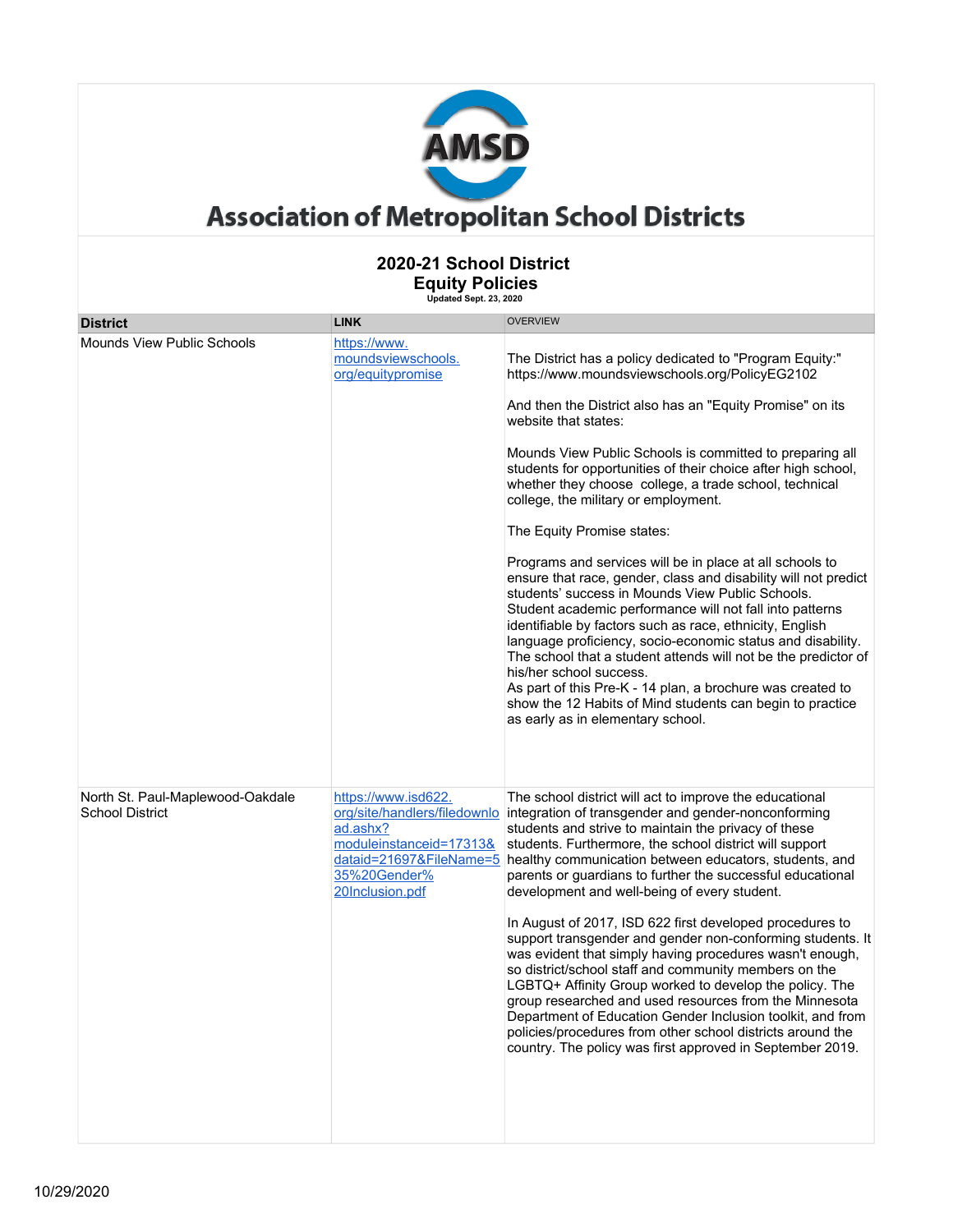

| <b>District</b>                                     | <b>LINK</b>                                                                                      | <b>OVERVIEW</b>                                                                                                                                                                                                                                                                                                                                                                                                                                                          |
|-----------------------------------------------------|--------------------------------------------------------------------------------------------------|--------------------------------------------------------------------------------------------------------------------------------------------------------------------------------------------------------------------------------------------------------------------------------------------------------------------------------------------------------------------------------------------------------------------------------------------------------------------------|
| Northeast Metro Intermediate School<br>District 916 | https://www.916schools.<br>org/about/mission                                                     | We do not have a formal board policy. Equity has been one<br>of our four "focus areas" that we have had over the last<br>several years. We have committed to no new initiatives<br>outside of these focus areas.                                                                                                                                                                                                                                                         |
| Orono Schools                                       |                                                                                                  | N/A                                                                                                                                                                                                                                                                                                                                                                                                                                                                      |
| Osseo Area Schools                                  | https://www.district279.<br>org/images/Dept/SchoolBo<br>ard/Policy-<br>Procedures/Policy 101.pdf | Every student deserves respectful learning environments in<br>which the student's racial and ethnic identity is valued and<br>contributes to successful academic outcomes for all<br>students, including the elimination of racial disparities. Key<br>strategies include: Keeping Students at the Center; Equity<br>Leadership Development; Culturally Responsive Leading,<br>Learning, and Teaching Practices; and Family and<br>Community Engagement and Empowerment. |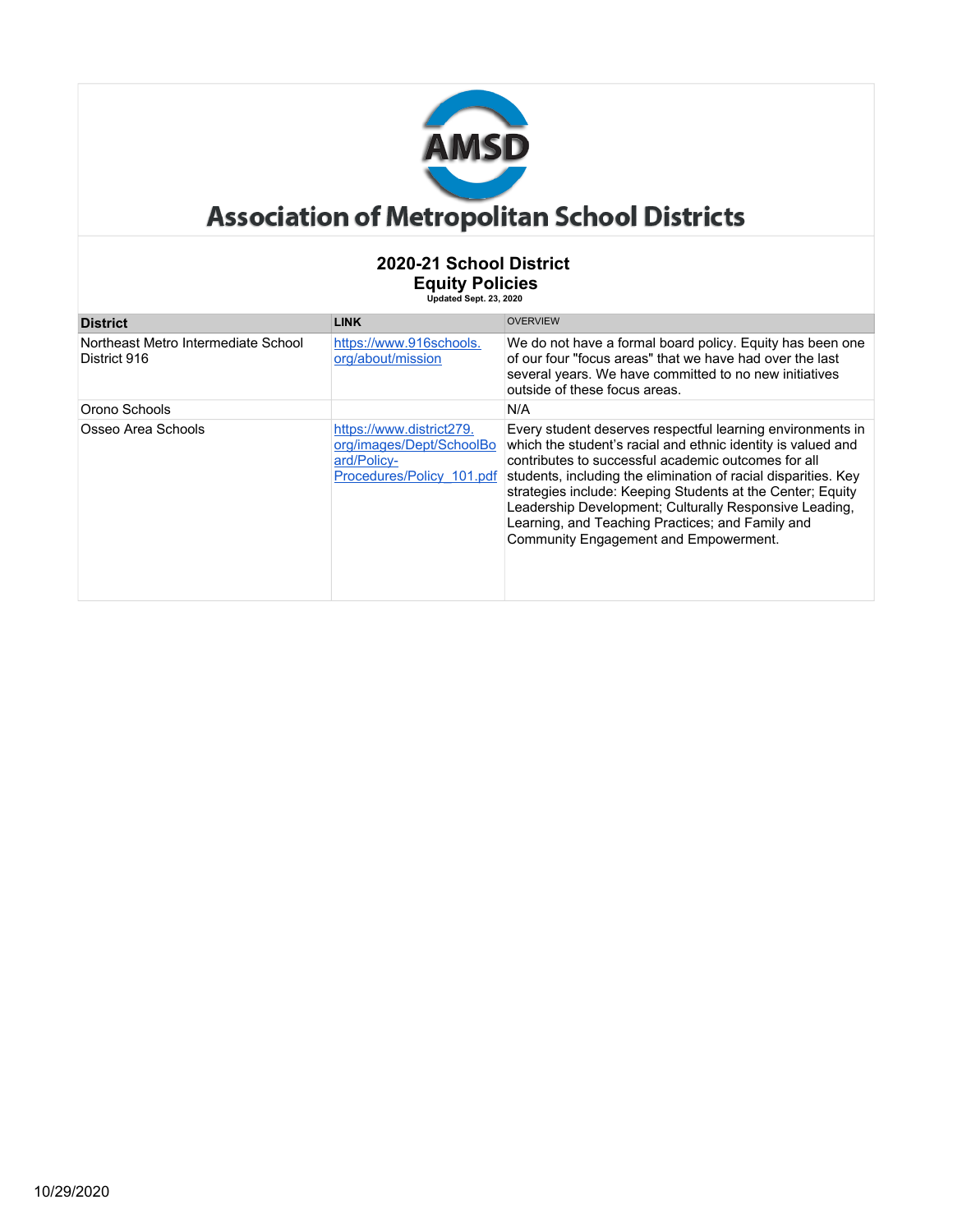

| <b>District</b><br>Prior Lake-Savage Area Schools | <b>LINK</b> | <b>OVERVIEW</b><br>The District does not have a Board Policy on Equity, but<br>addresses equity language in several areas including:<br>Strategic Plan Link: https://www.priorlake-savage.k12.mn.<br>us/about-us/school-board/strategic-plan<br>District Operation Plans and Priority Goals, aligned to the<br>Strategic Directions and Reimagine MN Strategies:<br>- An instructional excellence framework (Laker Learning<br>Compass) will be implemented to advance student-<br>centered, personalized learning, inclusive of best practice<br>strategies, professional development and support<br>measures. Reimagine MN Strategies: Personalized<br>Learning, Student Voice, Cultural Inclusivity<br>- The district's E-12 educational equity and excellence plan,<br>to close achievement gaps, will continue to focus on the<br>implementation of culturally responsive teaching strategies<br>and learning environments, family engagement strategies<br>and professional development strategies. Reimagine MN<br>Strategies: Cultural Competence, Shared Understanding,<br><b>Adult Behaviors</b><br>- A comprehensive K-12 Multi-Tiered System of Support<br>(MTSS) framework for academic and social emotional<br>learning will be implemented with fidelity to improve<br>outcomes for all students as measured by multiple student<br>achievement measures.<br>- A comprehensive Long Range Planning Model will be<br>implemented with multi-year budget trends and<br>assumptions, enrollment projections, facility needs,<br>alignment of resources to strategic plan and inclusive<br>processes. Reimagine MN Strategy: Statewide Funding<br>- A comprehensive plan will be created and implemented for<br>personnel processes with individual-focused service and<br>support for all employees to include recruitment and<br>retention, process and procedural documentation,<br>educational campaigns on personnel processes, benefits<br>and resources, and efficient alignment of staffing processes<br>with student needs. Reimagine MN Strategy: Recruitment<br>and Retention<br>- A plan will be created and implemented in which annual<br>district stakeholder surveys will expand to more deeply<br>engage all stakeholder groups through focus group<br>research. Reimagine MN Strategy: Community Bridges<br>Achievement and Integration Plan: https://www.priorlake-<br>savage.k12.mn.us/academics/teaching-and-<br>learning/achievement-integration<br>American Indian Education Services/Program: https://www.<br>priorlake-savage.k12.mn.us/academics/american-indian-<br>education |
|---------------------------------------------------|-------------|---------------------------------------------------------------------------------------------------------------------------------------------------------------------------------------------------------------------------------------------------------------------------------------------------------------------------------------------------------------------------------------------------------------------------------------------------------------------------------------------------------------------------------------------------------------------------------------------------------------------------------------------------------------------------------------------------------------------------------------------------------------------------------------------------------------------------------------------------------------------------------------------------------------------------------------------------------------------------------------------------------------------------------------------------------------------------------------------------------------------------------------------------------------------------------------------------------------------------------------------------------------------------------------------------------------------------------------------------------------------------------------------------------------------------------------------------------------------------------------------------------------------------------------------------------------------------------------------------------------------------------------------------------------------------------------------------------------------------------------------------------------------------------------------------------------------------------------------------------------------------------------------------------------------------------------------------------------------------------------------------------------------------------------------------------------------------------------------------------------------------------------------------------------------------------------------------------------------------------------------------------------------------------------------------------------------------------------------------------------------------------------------------------------------------------------------------------------------------------------------------------------------------------------------------------------------------------------------------------------------|
|                                                   |             |                                                                                                                                                                                                                                                                                                                                                                                                                                                                                                                                                                                                                                                                                                                                                                                                                                                                                                                                                                                                                                                                                                                                                                                                                                                                                                                                                                                                                                                                                                                                                                                                                                                                                                                                                                                                                                                                                                                                                                                                                                                                                                                                                                                                                                                                                                                                                                                                                                                                                                                                                                                                                     |
|                                                   |             |                                                                                                                                                                                                                                                                                                                                                                                                                                                                                                                                                                                                                                                                                                                                                                                                                                                                                                                                                                                                                                                                                                                                                                                                                                                                                                                                                                                                                                                                                                                                                                                                                                                                                                                                                                                                                                                                                                                                                                                                                                                                                                                                                                                                                                                                                                                                                                                                                                                                                                                                                                                                                     |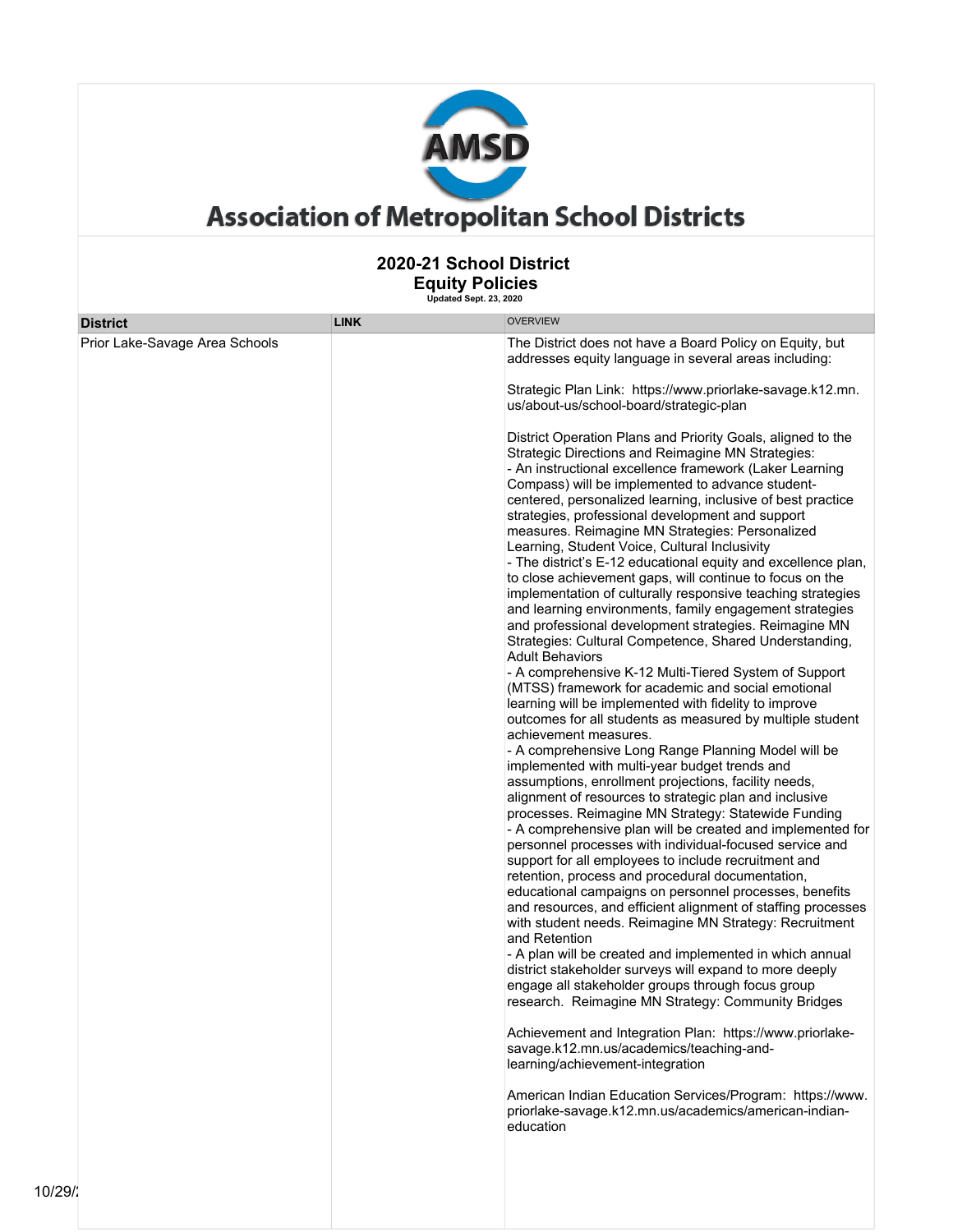

| <b>District</b>                 | <b>LINK</b>                                           | <b>OVERVIEW</b>                                                                                                                                                                                                                                                                                                                                                                                                                                                                                  |
|---------------------------------|-------------------------------------------------------|--------------------------------------------------------------------------------------------------------------------------------------------------------------------------------------------------------------------------------------------------------------------------------------------------------------------------------------------------------------------------------------------------------------------------------------------------------------------------------------------------|
| <b>Richfield Public Schools</b> | https://www.<br>richfieldschools.<br>org/about/equity | While we do not have a specific policy, we have statements<br>embedded clearly throughout all areas of our strategic plan<br>and board policies.                                                                                                                                                                                                                                                                                                                                                 |
|                                 |                                                       | We are committed to viewing and analyzing all of our work<br>through a racial and cultural equity lens so that each<br>individual can learn, grow and excel. We will partner with<br>families and the community to better identify and eliminate<br>barriers that can interfere with each individual's opportunity<br>to excel.<br>We are currently considering a policy to add additional clear<br>policy level statements.                                                                     |
| Robbinsdale Area Schools        | https://www.rdale.<br>org/discover/equity-policy      | See all. serve all. support all. RAS is committed to the<br>provision of a barrier-free learning environment. Graduating<br>students ready for careers, skilled trades, and college is our<br>priority. We will actively eliminate district policies, structures,<br>and practices which perpetuate inequities and contribute to<br>disproportionality in access and outcomes.<br>The policy was created in 2018 to help address the<br>achievement gap among our white students and students of |
|                                 |                                                       | color. The District Equity policy was developed in response<br>to revisiting our Unified District Vision. It was important to<br>our District and School Board to ensure all policies and<br>practices came from an equity lens.                                                                                                                                                                                                                                                                 |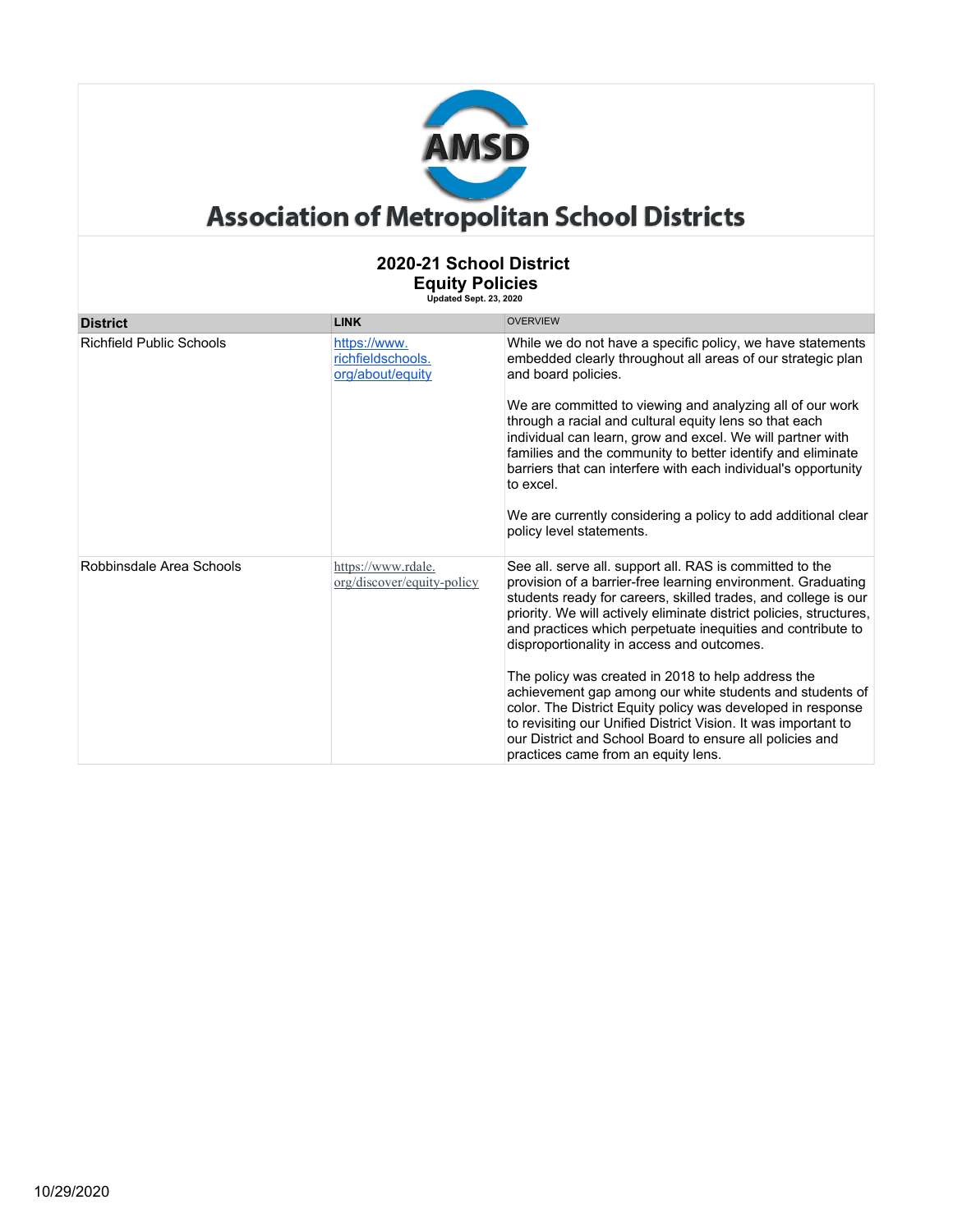

#### **2020-21 School District Equity Policies**

| Equity Policies<br>Updated Sept. 23, 2020 |                                                           |                                                                                                                                                                                                                                                                                                                                                                                                                                                                                                                                                                                                                                                                                                                                                                                                                                                                                                                                                                                                                                                                                                                                                                                                                                                                                                                                                                                                                                                                                                                                                                                                                                                                                                                                                                                                                                                                                                                                                                                                                                                                                                                                                                                                                                                                                                                                                                                                                                                                                                                                                                                                                                                                                                                                                                                                                                                                                                                                                                                                                                                                                                                                                                                                                                                                                                                                                                                                                                                                                                                                                                                                                                                                                   |
|-------------------------------------------|-----------------------------------------------------------|-----------------------------------------------------------------------------------------------------------------------------------------------------------------------------------------------------------------------------------------------------------------------------------------------------------------------------------------------------------------------------------------------------------------------------------------------------------------------------------------------------------------------------------------------------------------------------------------------------------------------------------------------------------------------------------------------------------------------------------------------------------------------------------------------------------------------------------------------------------------------------------------------------------------------------------------------------------------------------------------------------------------------------------------------------------------------------------------------------------------------------------------------------------------------------------------------------------------------------------------------------------------------------------------------------------------------------------------------------------------------------------------------------------------------------------------------------------------------------------------------------------------------------------------------------------------------------------------------------------------------------------------------------------------------------------------------------------------------------------------------------------------------------------------------------------------------------------------------------------------------------------------------------------------------------------------------------------------------------------------------------------------------------------------------------------------------------------------------------------------------------------------------------------------------------------------------------------------------------------------------------------------------------------------------------------------------------------------------------------------------------------------------------------------------------------------------------------------------------------------------------------------------------------------------------------------------------------------------------------------------------------------------------------------------------------------------------------------------------------------------------------------------------------------------------------------------------------------------------------------------------------------------------------------------------------------------------------------------------------------------------------------------------------------------------------------------------------------------------------------------------------------------------------------------------------------------------------------------------------------------------------------------------------------------------------------------------------------------------------------------------------------------------------------------------------------------------------------------------------------------------------------------------------------------------------------------------------------------------------------------------------------------------------------------------------|
| <b>District</b>                           | <b>LINK</b>                                               | <b>OVERVIEW</b>                                                                                                                                                                                                                                                                                                                                                                                                                                                                                                                                                                                                                                                                                                                                                                                                                                                                                                                                                                                                                                                                                                                                                                                                                                                                                                                                                                                                                                                                                                                                                                                                                                                                                                                                                                                                                                                                                                                                                                                                                                                                                                                                                                                                                                                                                                                                                                                                                                                                                                                                                                                                                                                                                                                                                                                                                                                                                                                                                                                                                                                                                                                                                                                                                                                                                                                                                                                                                                                                                                                                                                                                                                                                   |
| Rochester Public Schools                  | https://www.<br>rochesterschools.<br>org/equity-statement | APPROVED ON SEPTEMBER 15, 2020:<br>We acknowledge that Rochester Public Schools (RPS) sites are situated on<br>ancestral lands of the Dakota people. We acknowledge and honor the<br>Dakota Nations and the sacred land of all Indigenous peoples.<br>We believe equity is a lens through which all decisions should be made.<br>We believe in the use of people first and asset-based language. Our<br>emphasis lies on the person, whereas their social identities are secondary.<br>We promote language that raises the visibility of personal stories, creates<br>empathy, and recognizes the diverse assets that difference brings.<br>We believe the practices used in recruiting, interviewing, hiring, supporting,<br>and promoting staff must include and honor, at every level, those who<br>represent the diverse identities of our schools and community.<br>We believe it is the collective responsibility of all RPS staff to be actively and<br>intentionally anti-racist, both individually and collectively, and work to undo<br>historical and current racist policies or actions both inside and outside the<br>classroom. This responsibility involves critical self-awareness and self-<br>reflection; recognizing and addressing bias; dismantling racist cultures,<br>practices, and procedures; and increasing one's cultural responsiveness and<br>cultural awareness.<br>We believe that all staff and students deserve a space to be their authentic<br>selves. We have a collective responsibility to ensure our schools provide a<br>caring, supportive, and anti-oppressive environment. School communities<br>should support the healthy, positive development of students and help them<br>grow their unique gifts and talents.<br>We believe that one's gender and sexuality are important parts of one's<br>identity which deserve to be genuinely accepted and valued. We believe that<br>every student and staff member has the right to grow in a safe space and to<br>be addressed by their preferred name and by pronouns which correspond to<br>their gender identity.<br>We believe that communities, parents/caregivers, teachers, and community-<br>based organizations have unique and important solutions to improving<br>outcomes for our students and educational systems. True partnership with<br>families and the community includes engaging them with respect, listening<br>authentically, and having the courage to share decision-making, control and<br>resources.<br>We believe that speaking a language other than English is an asset. Our<br>educational system must celebrate and enhance this ability while providing<br>appropriate and culturally responsive support for emerging bilingual and<br>multilingual students and families. Students' English development is stronger<br>when home language maintenance is encouraged and facilitated.<br>Community partnerships are essential in providing multicultural and<br>multilingual language supports for students and families.<br>We believe students receiving special education and gifted services are an<br>integral part of our educational responsibility, and we must welcome the<br>opportunity to be inclusive, make appropriate accommodations and<br>celebrate their assets.<br>We believe we must remove barriers that prevent students from one or more<br>historically marginalized groups from attaining high levels of academic<br>achievement and growth. Barriers include inequitable access to gifted<br>services and other academic programming as well as over-representation in<br>special education and other intervention programs. |
|                                           |                                                           |                                                                                                                                                                                                                                                                                                                                                                                                                                                                                                                                                                                                                                                                                                                                                                                                                                                                                                                                                                                                                                                                                                                                                                                                                                                                                                                                                                                                                                                                                                                                                                                                                                                                                                                                                                                                                                                                                                                                                                                                                                                                                                                                                                                                                                                                                                                                                                                                                                                                                                                                                                                                                                                                                                                                                                                                                                                                                                                                                                                                                                                                                                                                                                                                                                                                                                                                                                                                                                                                                                                                                                                                                                                                                   |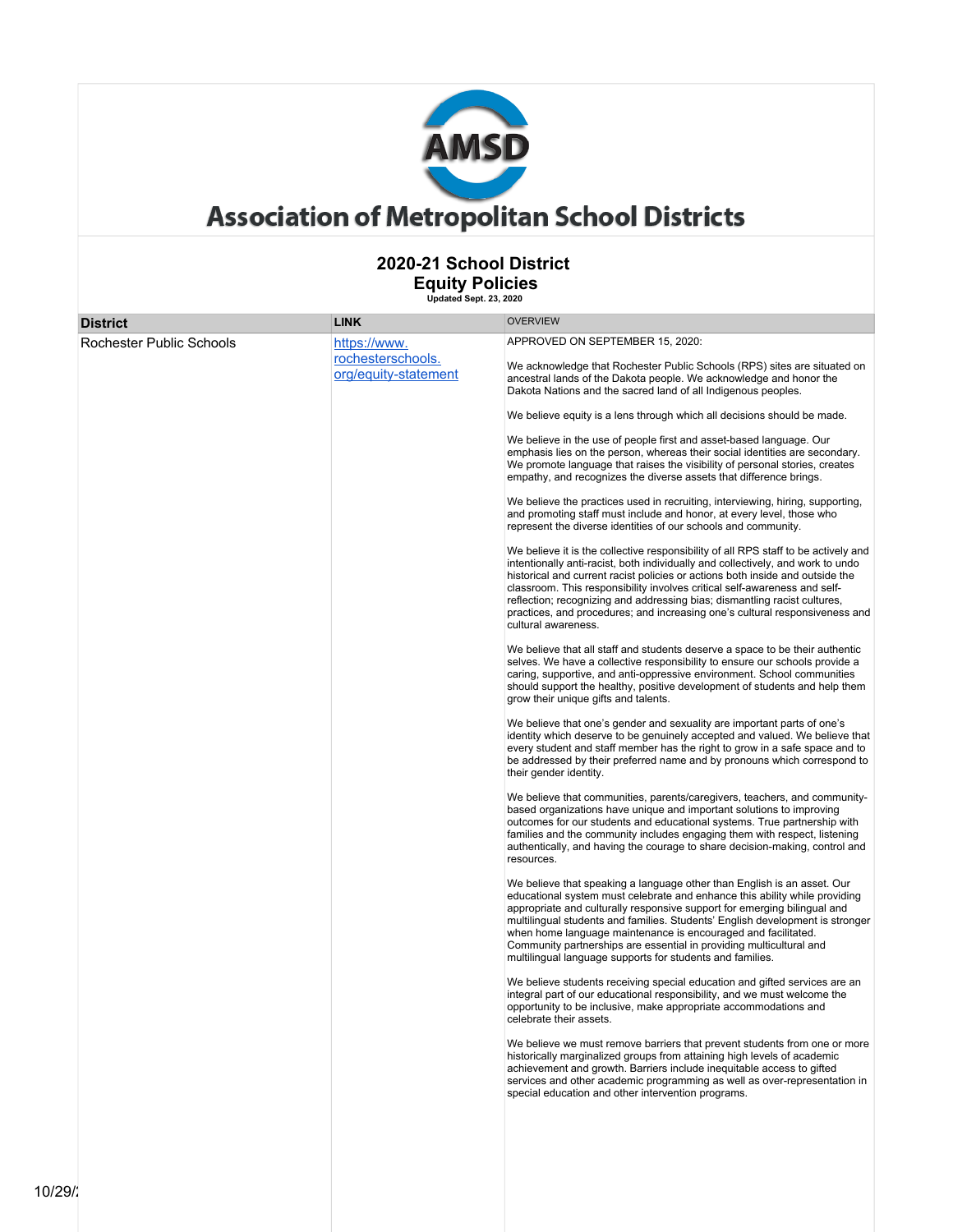

| <b>District</b>                                     | <b>LINK</b>                                                               | <b>OVERVIEW</b>                                                                                                                                                                                                                                                                                                                                                                                                                                                                                                                            |
|-----------------------------------------------------|---------------------------------------------------------------------------|--------------------------------------------------------------------------------------------------------------------------------------------------------------------------------------------------------------------------------------------------------------------------------------------------------------------------------------------------------------------------------------------------------------------------------------------------------------------------------------------------------------------------------------------|
| <b>Rockford Area Schools</b>                        |                                                                           | N/A                                                                                                                                                                                                                                                                                                                                                                                                                                                                                                                                        |
| Rosemount-Apple Valley-Eagan School<br>District 196 | https://www.district196.<br>org/about/inclusion-<br>services              | It is our policy to create a culture of respect in each building<br>in District 196. Per policy 503.8AR, "District 196 schools are<br>expected to establish a culture of respect. The district and<br>schools will establish strategies for creating a positive<br>school climate and will use evidence-based social-emotional<br>learning to prevent and reduce discrimination and other<br>improper conduct."                                                                                                                            |
| Roseville Area Schools                              | www.isd623.org/our-<br>district/education-<br>services/educational-equity | The purpose of this policy is to provide non discriminatory<br>employment, working and learn environments in compliance<br>with state and federal law.                                                                                                                                                                                                                                                                                                                                                                                     |
|                                                     |                                                                           | This was a school board directive, and we worked with<br>members of the Roseville area schools community to seek<br>feedback and develop a policy centered on the values of the<br>community.                                                                                                                                                                                                                                                                                                                                              |
|                                                     |                                                                           | We are continuing ongoing community conversations<br>around race, the roles of SROs in schools, and seeking<br>student voice as we move forward.                                                                                                                                                                                                                                                                                                                                                                                           |
| Shakopee Public Schools                             | https://www.shakopee.k12.<br>mn.us/domain/1834                            | Shakopee Public Schools is committed to raising the<br>achievement of all students while narrowing the gaps<br>between the lowest and highest performing students and<br>eliminating the racial or cultural predictability and<br>disproportionality of which student groups occupy the<br>highest and lowest achievement categories including rates<br>of graduation. By committing to this, we are ensuring<br>educational equity for all students.                                                                                      |
|                                                     |                                                                           | The District has also included an addendum to its equal<br>opportunity policy:<br>https://www.shakopee.k12.mn.<br>us/site/handlers/filedownload.ashx?<br>moduleinstanceid=5162&dataid=24889&FileName=102.A%<br>20Equal%20Educational%20Opportunity.pdf                                                                                                                                                                                                                                                                                     |
|                                                     |                                                                           | We provide inclusive experiences where each student can<br>flourish as a learner and be well prepared for<br>post-secondary success. The achievement of our equity<br>vision will, in part, occur when the outcomes of<br>student academic performance are no longer predicted by<br>the race, and/or other identifying characteristics,<br>of our students. We will strengthen staff skills in cultural<br>responsiveness and support them in working<br>effectively with learners, families, and colleagues from<br>diverse backgrounds. |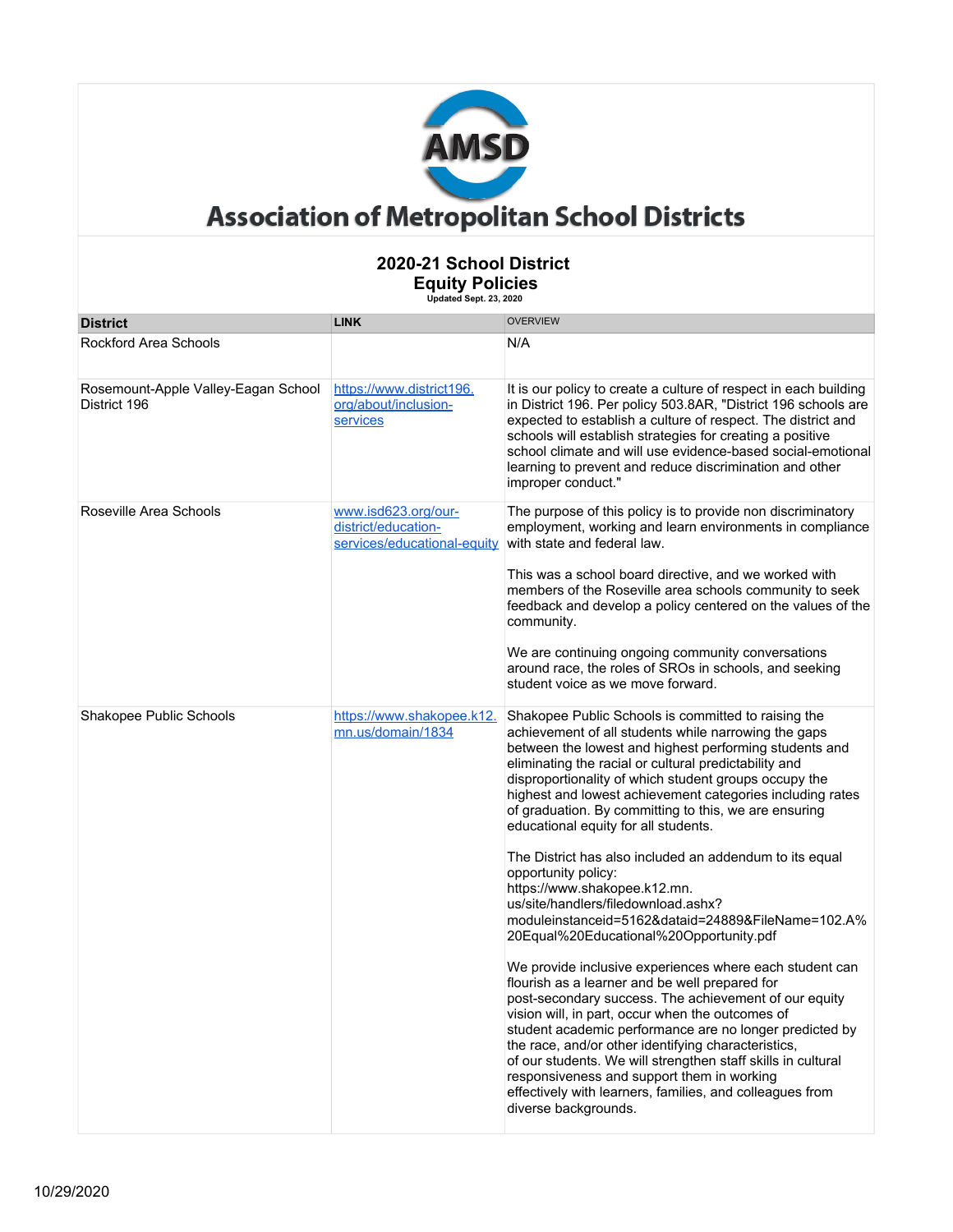

| 2020-21 School District<br><b>Equity Policies</b><br>Updated Sept. 23, 2020 |                                                                                                                                    |                                                                                                                                                                                                                                                                                                                                                                                                                                                                                                                                                                                                                                                                                                                                                                                                                                                                                                                                                                                                                                                                                                                          |  |  |
|-----------------------------------------------------------------------------|------------------------------------------------------------------------------------------------------------------------------------|--------------------------------------------------------------------------------------------------------------------------------------------------------------------------------------------------------------------------------------------------------------------------------------------------------------------------------------------------------------------------------------------------------------------------------------------------------------------------------------------------------------------------------------------------------------------------------------------------------------------------------------------------------------------------------------------------------------------------------------------------------------------------------------------------------------------------------------------------------------------------------------------------------------------------------------------------------------------------------------------------------------------------------------------------------------------------------------------------------------------------|--|--|
| <b>District</b>                                                             | <b>LINK</b>                                                                                                                        | <b>OVERVIEW</b>                                                                                                                                                                                                                                                                                                                                                                                                                                                                                                                                                                                                                                                                                                                                                                                                                                                                                                                                                                                                                                                                                                          |  |  |
| South St. Paul Public Schools                                               | https://www.sspps.<br>org/site/Default.aspx?<br>PageID=245                                                                         | <b>Equity Commitment</b><br>We believe that the South St. Paul Public Schools should<br>provide an environment where open communication and the<br>celebration of differences are accepted and appreciated.<br><b>Equity Collaborative</b><br>The South St. Paul Public Schools are part of a district<br>collaborative working with Equity Alliance MN. This<br>collaborative addresses the educational issues resulting<br>from demographic changes and inequities. Equity Alliance<br>MN member districts engage in culturally responsive<br>learning opportunities for staff, and interactive leadership<br>opportunities for students. The end goal is that every<br>student can participate fully in the social, economic, and<br>democratic lives of their communities.<br>Every three years, we create an "Achievement and<br>Integration Plan" that responds to the needs of our students,<br>staff, families, and our community in general. The plan is<br>incorporated into our World's Best Workforce planning, and<br>is reviewed, evaluated and updated annually as required by<br>the state of Minnesota. |  |  |
| South Washington County Schools                                             |                                                                                                                                    | N/A                                                                                                                                                                                                                                                                                                                                                                                                                                                                                                                                                                                                                                                                                                                                                                                                                                                                                                                                                                                                                                                                                                                      |  |  |
| SouthWest Metro Intermediate District                                       |                                                                                                                                    | N/A                                                                                                                                                                                                                                                                                                                                                                                                                                                                                                                                                                                                                                                                                                                                                                                                                                                                                                                                                                                                                                                                                                                      |  |  |
| Spring Lake Park Schools                                                    | https://resources.finalsite.<br>net/images/v1524680571/s<br>pringlakeparkschoolsorg/sc<br>gh4pww9rghja61344b/Strat<br>egicPlan.pdf | See equity statement at the center of our strategy plan in<br>the link provided.                                                                                                                                                                                                                                                                                                                                                                                                                                                                                                                                                                                                                                                                                                                                                                                                                                                                                                                                                                                                                                         |  |  |
| St. Anthony-New Brighton Independent<br><b>School District</b>              | district/equity                                                                                                                    | https://www.isd282.org/our- We are committed to the success of all learners. We will<br>engage, inspire and support each learner through<br>innovation and collaboration. The St. Anthony-New Brighton<br>School District does not discriminate in admission,<br>treatment or access to its programs or activities. Our<br>policies provide equal education opportunities for students.<br>Our vision for educational equity:<br>We believe all students can learn at high levels. We provide<br>high support to meet students where they are at, moving<br>them toward a mastery of comprehension and application of<br>skills.<br>We design instruction that is aligned with state standards,<br>following a learning progression that allows for multiple<br>entry points. These entry points help move students along a<br>growth continuum of skill acquisition. This process<br>advances students toward deeper levels of learning,<br>application and innovation at accelerated rates.                                                                                                                            |  |  |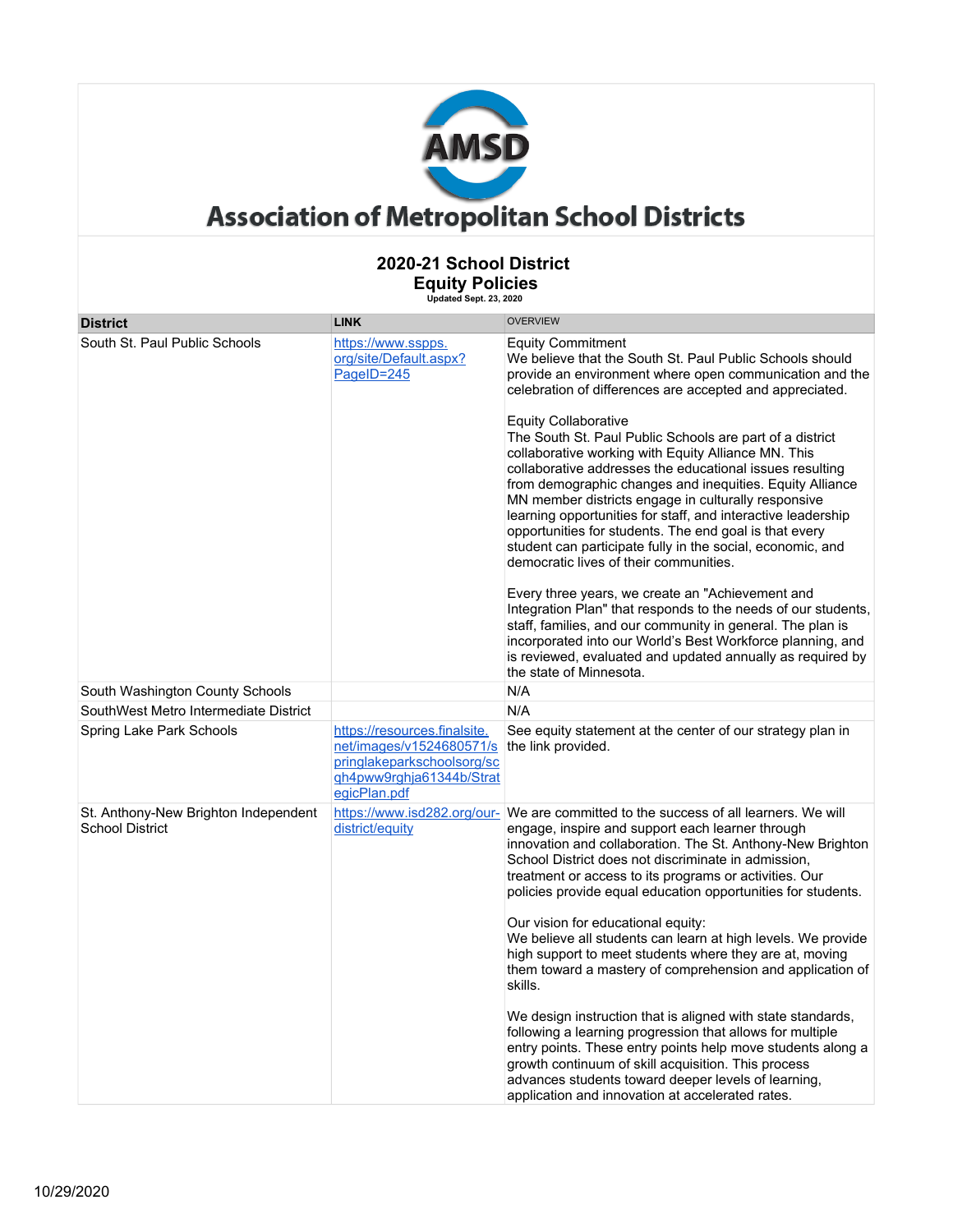

| 2020-21 School District<br><b>Equity Policies</b><br>Updated Sept. 23, 2020 |                                           |                                                                                                                                                                                                                                                                                                                                                                                                                                                                                                                                                                                                                                                                                                                                                                                                                                                                                                                                           |  |
|-----------------------------------------------------------------------------|-------------------------------------------|-------------------------------------------------------------------------------------------------------------------------------------------------------------------------------------------------------------------------------------------------------------------------------------------------------------------------------------------------------------------------------------------------------------------------------------------------------------------------------------------------------------------------------------------------------------------------------------------------------------------------------------------------------------------------------------------------------------------------------------------------------------------------------------------------------------------------------------------------------------------------------------------------------------------------------------------|--|
| <b>District</b>                                                             | <b>LINK</b>                               | <b>OVERVIEW</b>                                                                                                                                                                                                                                                                                                                                                                                                                                                                                                                                                                                                                                                                                                                                                                                                                                                                                                                           |  |
| St. Cloud Area School District 742                                          | https://www.isd742.<br>org/equityservices | The District does not have a policy, but it does have an<br>Equity Services website with an introduction that states the<br>following:<br>The department strives to ensure that all District 742 staff<br>and students have access to an equitable and high-quality<br>education by addressing education, racial and ethnic<br>disparities. Equity Services' top priority is narrowing the<br>achievement gap by creating equitable educational, social<br>and emotional programs and opportunities that promote<br>student and staff educational success.                                                                                                                                                                                                                                                                                                                                                                                |  |
| St. Louis Park Public Schools                                               |                                           | SLP does not currently have a racial equity policy. This is<br>something that our Board is looking at adding.                                                                                                                                                                                                                                                                                                                                                                                                                                                                                                                                                                                                                                                                                                                                                                                                                             |  |
| Saint Paul Public Schools                                                   | https://www.spps.<br>org/Page/5996        | Saint Paul Public Schools (SPPS) students deserve<br>respectful learning environments in which their racial and<br>ethnic diversity is valued and<br>contributes to successful academic outcomes.<br>This policy confronts the institutional racism that results in<br>predictably lower academic achievement for students of<br>color than for their white peers. Eliminating our district's<br>institutional racism will increase achievement, including on-<br>time graduation, for all students, while narrowing the gaps<br>between the highest- and lowest-performing students.<br>SPPS acknowledges that complex societal and historical<br>factors contribute to the inequity within our school district.<br>Nonetheless, rather than perpetuating the resulting<br>disparities, SPPS must address and overcome this inequity<br>and institutional racism, providing all students with the<br>support and opportunity to succeed. |  |